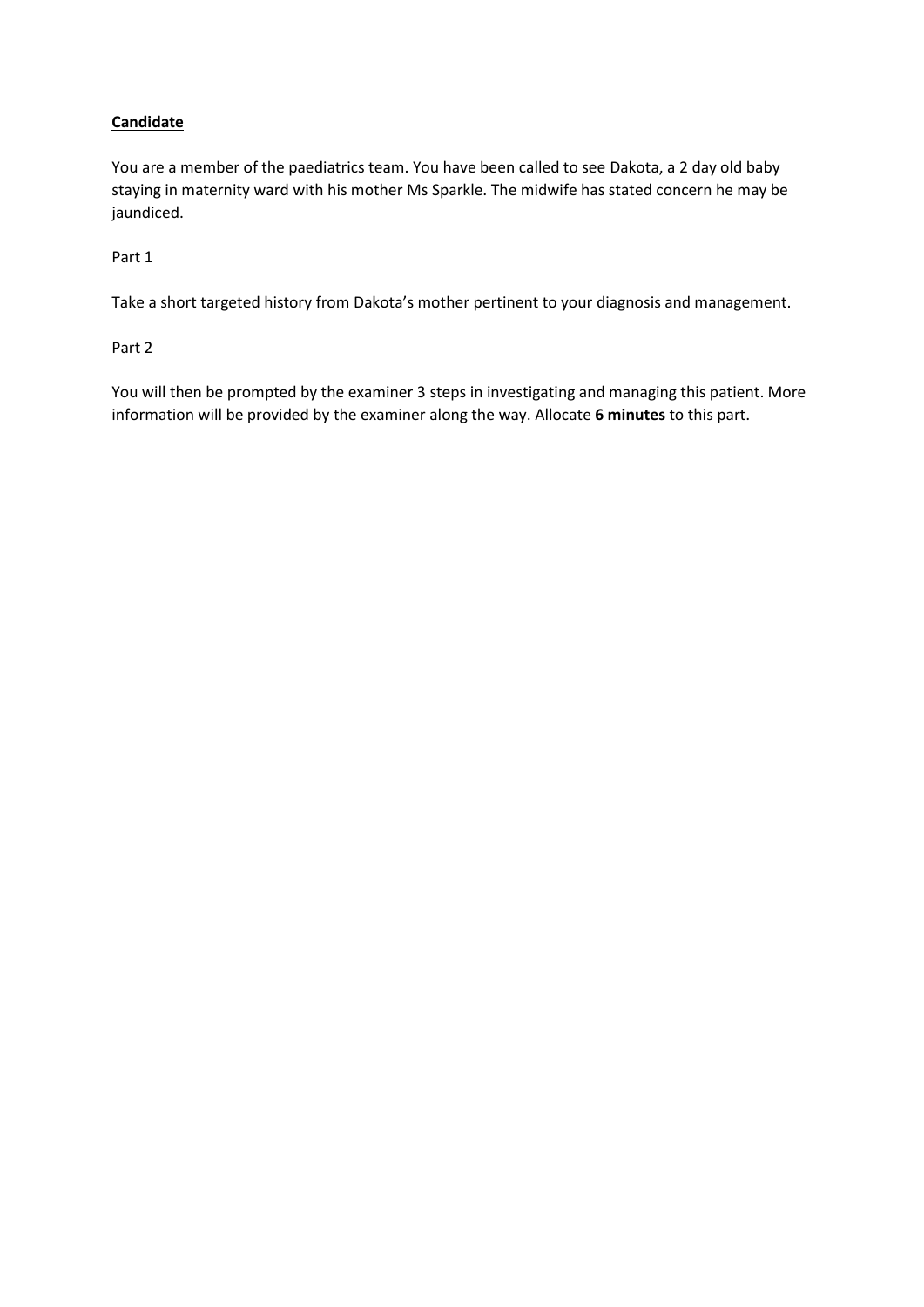## **Examiner/Patient's Sheet**

#### **Information provided to candidate**

You are a member of the paediatrics team. You have been called to see Dakota, a 2 day old baby staying in maternity ward with his mother Ms Sparkle. The midwife has stated concern he may be jaundiced.

Part 1

Take a short targeted history from Dakota's mother pertinent to your diagnosis and management.

## Part 2

You will then be prompted by the examiner 3 steps in investigating and managing this patient. More information will be provided by the examiner along the way. Allocate **6 minutes** to this part.

**There are 4 parts to this station. Part 3 requires handing over the provided information sheet to the candidate when part 2 has been completed.**

## **Part 1**

The candidate will take a history from the patient's mother. 2 minutes should be allocated, **maximum time allowed is 3 minutes.**

Name: Diamond Sparkle, son's name is Dakota

#### **HOPC**

- Baby was born 2 days ago
- Normal term vaginal delivery, nil complications
- Has noticed him being yellow since birth
	- If asked where, state has been spreading down chest
- Otherwise has been behaving well, nil concerns
- Full breastfeeding at the moment
- First wet nappy and passed meconium, nil concerns
- Birth weight 3.5kg
- Otherwise has been well

#### Maternal History

- G1P1 first baby, normal pregnancy
- GBS positive given 1 dose antibiotics
- Type O+

#### Baby

- Doesn't know blood group
- Normal perinatal scans during pregnancy
- Nil family history of relevant genetic conditions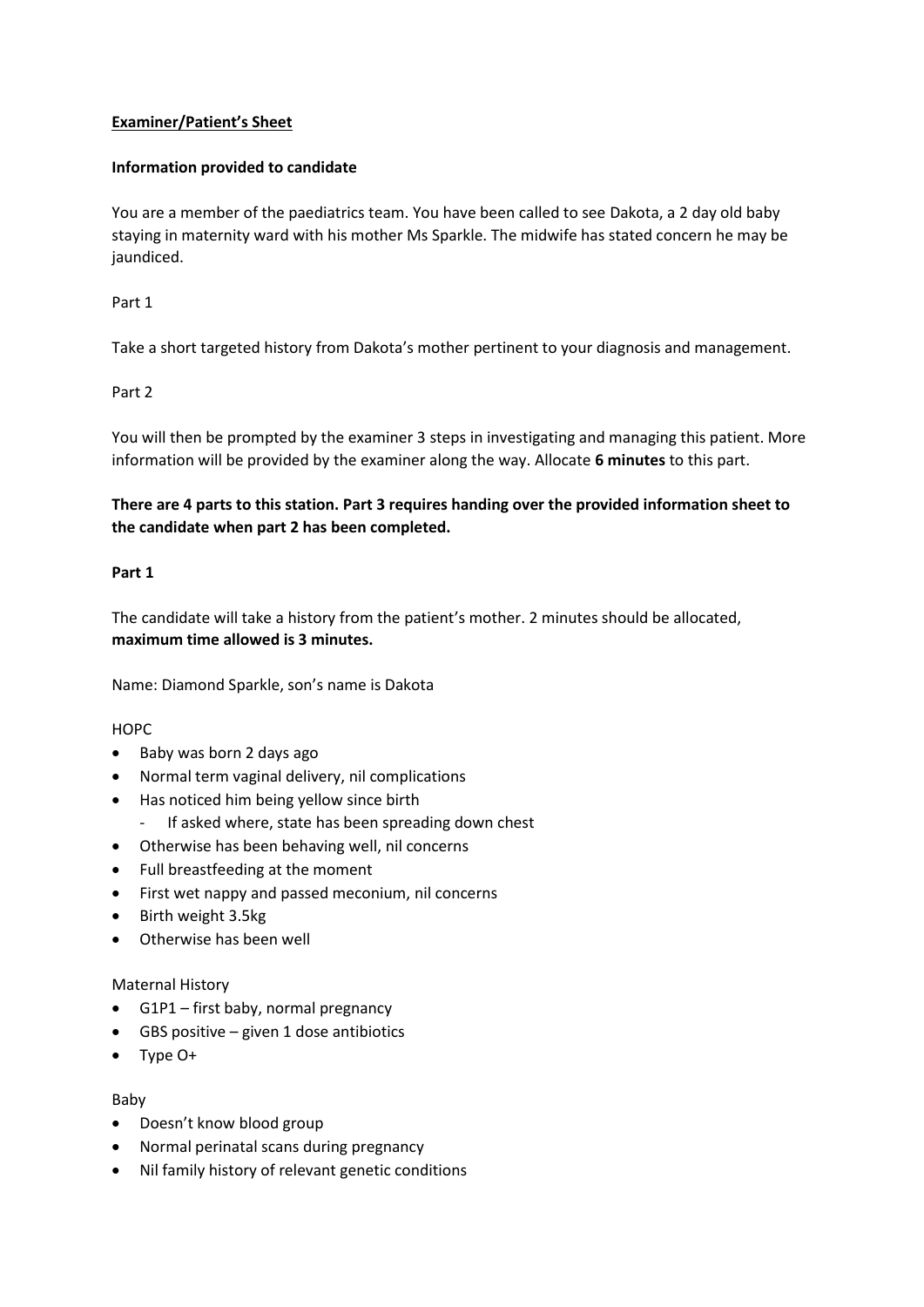| <b>Marks Allocated</b> | Criteria                                                          |
|------------------------|-------------------------------------------------------------------|
| /4                     | <b>Addressed Presenting Complaint</b>                             |
|                        | Established baby's behaviour, feeding and bowels/urine            |
|                        | Perinatal/Birth History                                           |
|                        | Maternal History – established blood group, GBS status and family |
|                        | history                                                           |

## **Part 2**

## **"State to the examiner what would be your next steps in managing this baby."**

| <b>Marks Allocated</b> |                                           |
|------------------------|-------------------------------------------|
| /4                     | Check vital signs                         |
|                        | Perform examination, mentioning           |
|                        | Baby's level of activity                  |
|                        | Level of jaundice present                 |
|                        | Blood tests - FBE, SBR, CRP, blood group, |
|                        | Direct Antiglobulin Test/Coombs test,     |
|                        | G6PD                                      |
|                        | Serum bilirubin should then be checked    |
|                        | with a graph for the treatment threshold  |
|                        | for phototherapy                          |

#### **Part 3**

## **Provide information sheet to candidate**

# **"Based on these results, explain the likely diagnosis and its implications to Dakota's mother."**

Results

- Baby appears well, jaundice extending to umbilicus
- FBE Hb lower limit of normal, otherwise unremarkable
- Indirect Bilirubin elevated
- Direct Bilirubin normal
- Direct Coombs Test Positive
- G6PD Normal

| <b>Marks Allocated</b> | Criteria                                                                 |
|------------------------|--------------------------------------------------------------------------|
| /4                     | Establish diagnosis is ABO incompatibility                               |
|                        | Explanation of what blood groups are and how this relates to mother-     |
|                        | baby interaction                                                         |
|                        | Explain antigen-antibodies with A and B blood groups                     |
|                        | Explain that present antibodies in mother (as she is O+) can travel<br>- |
|                        | to her son and cause haemolysis                                          |
|                        | (note ABO incompatibility can be present in a first normal<br>-          |
|                        | pregnancy due to antibody sensitisation from food)                       |
|                        | Explanation of why this results in baby's jaundice                       |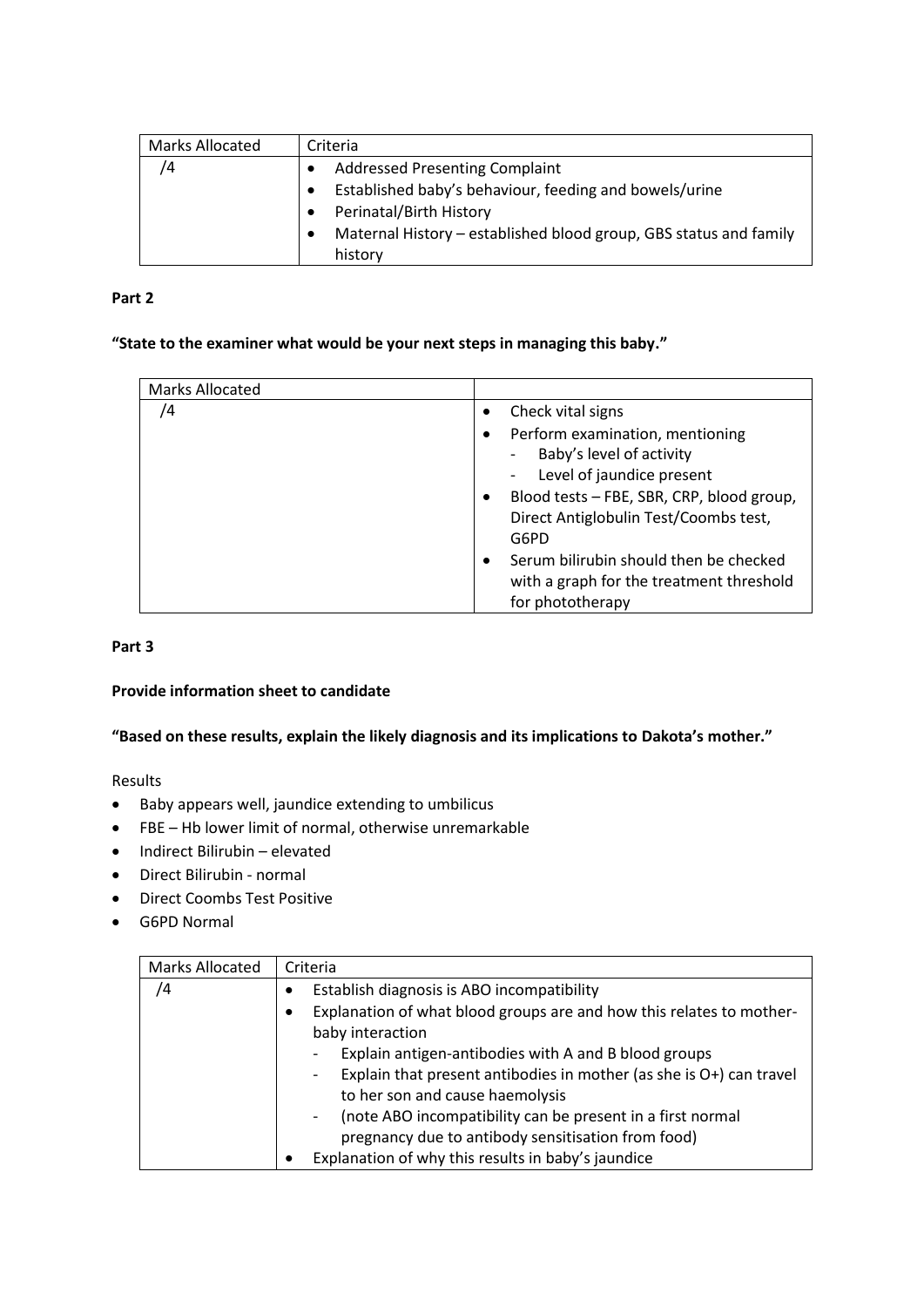| Explain bilirubin is the breakdown of red blood cells and is what is<br>causing him to be yellow<br>Outline perinatal and postnatal prognosis of baby<br>Overall good prognosis<br>Risk is that the haemolysis causes anaemia, as well as bilirubin<br>$\overline{\phantom{a}}$<br>building up causing kernicterus (reassure that this risk is rare and<br>treatable) |
|-----------------------------------------------------------------------------------------------------------------------------------------------------------------------------------------------------------------------------------------------------------------------------------------------------------------------------------------------------------------------|
| With phototherapy this condition will subside and have no long-<br>lasting consequences                                                                                                                                                                                                                                                                               |
| Communication Skills to patient                                                                                                                                                                                                                                                                                                                                       |

Part 4

**"Despite an initial improvement with phototherapy for the past 2 days, today the baby's bilirubin remains elevated. He has also been reported as acting lethargic with a concern of low temperature. Explain to the examiner what you would do next."**

| <b>Marks Allocated</b> |                                                                                                                                                                                                                                                                                                                                                                                                                                                                                                                                                                                                                                                                                                                                             |
|------------------------|---------------------------------------------------------------------------------------------------------------------------------------------------------------------------------------------------------------------------------------------------------------------------------------------------------------------------------------------------------------------------------------------------------------------------------------------------------------------------------------------------------------------------------------------------------------------------------------------------------------------------------------------------------------------------------------------------------------------------------------------|
| /6                     | Candidate must exclude sepsis! (this is based on lethargy, hypothermia,<br>٠<br>jaundice, GBS positive mother)<br>Re-examine baby – including vital signs, conscious state (lethargy,<br>٠<br>irritability, seizures), colour, perfusion, potential focus of infection<br>Should be transferred to appropriate treatment ward – special care<br>٠<br>nursery at minimum<br>Repeat bloods - include FBE, SBR, CRP, 2 sets of blood cultures, blood gas,<br>glucose and TFTs<br>Antibiotics should be commenced – must say that they are started without<br>$\bullet$<br>being delayed by investigations<br>Recommended antibiotics - IV Benzylpenicillin + gentamicin for 48 hours<br>٠<br>then reviewed<br>Consider increasing phototherapy |
|                        | LP if suspecting meningitis or initial blood cultures positive                                                                                                                                                                                                                                                                                                                                                                                                                                                                                                                                                                                                                                                                              |

**Total Score /20**

**Pass Borderline Fail**